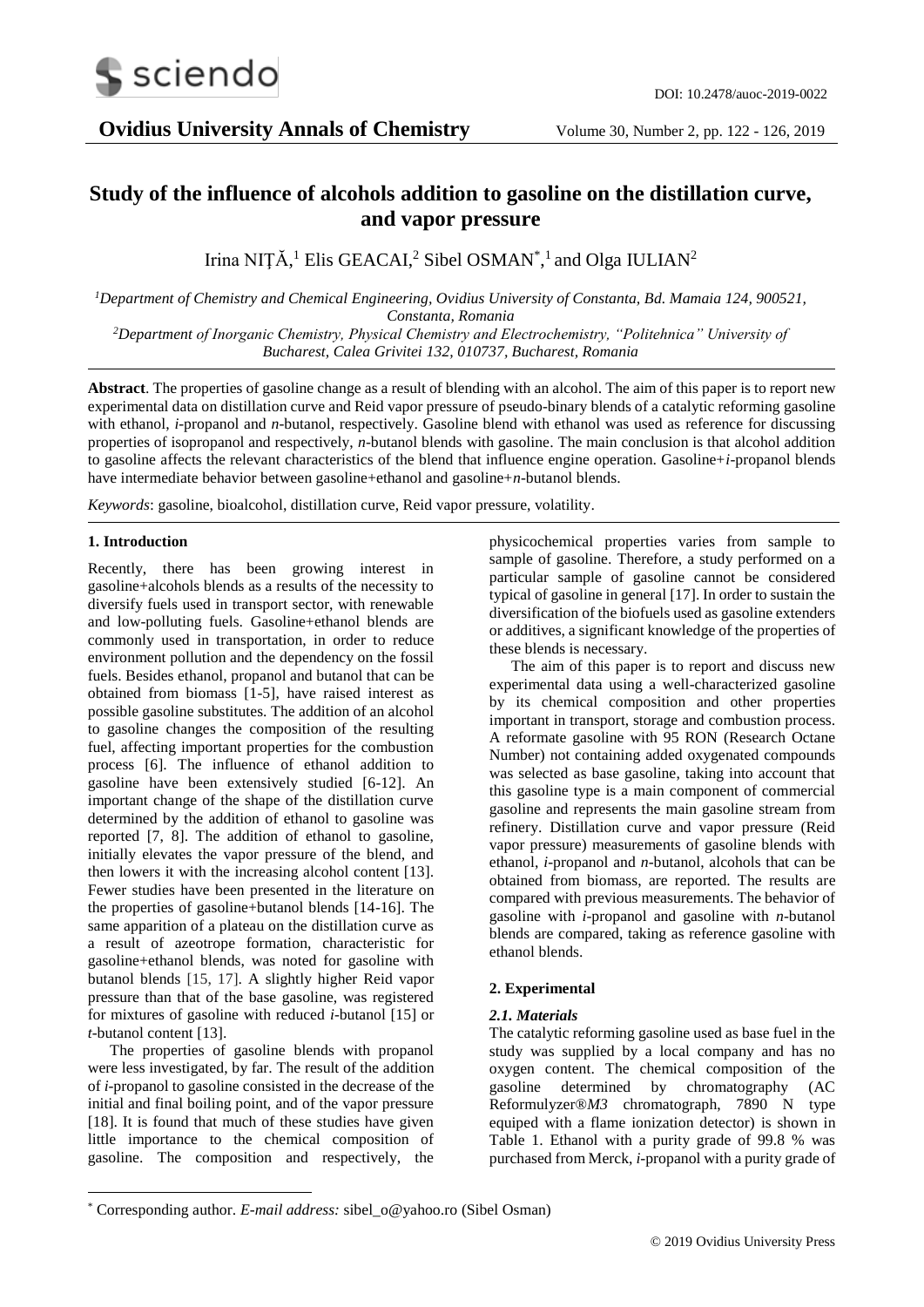99.0 % and *n*-butanol of 99.5 % purity were purchased from Chemical Company, Romania. The main properties of the base gasoline and alcohols utilized in this work are presented in Table 2. Gasoline blends with ethanol, *i*-propanol and *n*-butanol were prepared at room temperature on a volume basis. The experimental

uncertainty in volume fractions was estimated to be less than  $\pm$  0.002. Distillation curve was determined for blends with alcohol volume fractions of 0.1, 0.2, 0.3 and 0.4; vapor pressure was determined for blends with alcohol volume fractions of 0.05, 0.1, 0.2, 0.3 and 0.4

| Carbon<br>number in the | Hydrocarbon groups $(\% w/w)$ |                          |                          |                          |                          |                          | <b>Total</b> |  |
|-------------------------|-------------------------------|--------------------------|--------------------------|--------------------------|--------------------------|--------------------------|--------------|--|
| molecule                | $n$ -paraffins                | <i>i</i> -paraffins      | olefins                  | cycloolefins             | naphthenes               | aromatics                | $(\% w/w)$   |  |
| 5                       | 0.99                          | 0.80                     | 0.06                     | $\overline{\phantom{a}}$ | 0.05                     | $\overline{\phantom{a}}$ | 1.90         |  |
| 6                       | 1.25                          | 2.91                     | 0.13                     | $\overline{\phantom{a}}$ | 0.14                     | 1.41                     | 5.84         |  |
| 7                       | 2.27                          | 7.94                     | 0.38                     | 0.03                     | 0.33                     | 22.88                    | 33.83        |  |
| 8                       | 0.65                          | 3.21                     | 0.17                     | $\overline{\phantom{a}}$ | 0.17                     | 28.12                    | 32.32        |  |
| 9                       | 0.12                          | 0.85                     | 0.04                     | $\overline{\phantom{a}}$ | 0.05                     | 18.96                    | 20.02        |  |
| 10                      | $\overline{\phantom{0}}$      | 0.05                     | 0.06                     | $\qquad \qquad$          | $\overline{\phantom{a}}$ | 4.81                     | 4.92         |  |
| 11                      |                               | $\overline{\phantom{0}}$ | 0.03                     | $\overline{\phantom{0}}$ |                          | $\overline{\phantom{a}}$ | 0.03         |  |
| $12+$                   | $\overline{\phantom{0}}$      | $\overline{\phantom{0}}$ | $\overline{\phantom{0}}$ | $\overline{\phantom{0}}$ | 0.22                     | 0.92                     | 1.14         |  |
| Total                   | 5.28                          | 15.76                    | 0.87                     | 0.03                     | 0.96                     | 77.10                    | 100.00       |  |

| Table 1. Chemical composition of catalytic reforming gasoline. |  |  |  |  |
|----------------------------------------------------------------|--|--|--|--|
|----------------------------------------------------------------|--|--|--|--|

| <b>Property</b>                     | <b>Testing method</b>  | <b>Gasoline</b> | <b>Ethanol</b>                   | <i>i</i> -Propanol               | <i>n</i> -Butanol        |
|-------------------------------------|------------------------|-----------------|----------------------------------|----------------------------------|--------------------------|
| Chemical formula                    |                        | $C5$ to $C12$   | C <sub>2</sub> H <sub>5</sub> OH | C <sub>3</sub> H <sub>7</sub> OH | $C_4H_9OH$               |
| Density ( $g/cm^3$ , 20 °C)         | ASTM D <sub>4052</sub> | 0.7919          | 0.8034                           | 0.7851                           | 0.8102                   |
| Viscosity at $40^{\circ}$ C (mPa·s) | ASTM D445              | 0.3256          | 0.7233                           | 1.0080                           | 1.4071                   |
| Sulfur $(mg/kg)$                    | ASTM D1266             | 1.11            | $\overline{\phantom{a}}$         | $\overline{\phantom{a}}$         | $\overline{\phantom{0}}$ |
| Oxygen content $(\% w/w)$           |                        | $\theta$        | 34.8                             | 26.6                             | 21.6                     |
| Molecular weight (kg/kmol)          |                        | 105.10          | 46.07                            | 60.09                            | 74.12                    |

## *2.2. Equipments*

Samples of gasoline and gasoline+alcohol blends were distilled in a Herzog OptiDist equipment (PAC, Houston, USA) according to the ASTM D 86. The accuracy of temperature was  $\pm$  0.01 °C and volume distillate of  $\pm$  0.5 mL. Final Boiling Point (FBP) repeatability was  $3.3 \text{ °C}$  and reproducibility was  $7.1 \text{ °C}$ . The Reid vapor pressure was determined with a MINIVAP VPXpert equipment (Grabner Instruments) (range of pressure measurement of 0 k Pa to 1000 k Pa) in accordance with the ASTM D 5191. The sample temperature accuracy was  $\pm$  0.1 °C, the instrument repeatability  $\leq 0.3$  k Pa (37.8 °C, 70 k Pa), the reproducibility  $\leq 0.7$  k Pa (37.8 °C, 70 k Pa) and the standard liquid to vapor ratio was  $V/L = 4.0$ .

## **3. Results and discussions**

Gasoline volatility is expressed by vapor pressure, distillation curve, and often the drivability index. The evaporative emissions and overall drivability, meaning the performance of the fuel in the spark ignition engine, depend on the volatility properties. The presence of alcohols in gasoline changes the volatility and the octane number of the fuel.

#### *3.1. Distillation curves*

The distillation curve is one of the most important indicators of the behavior of a fuel represented by complex mixtures. The composition of multicomponent systems like gasoline, and related vapor -

liquid equilibrium are controlling factors in distillation [19]. The shape of the distillation curve of gasoline can be related to engine performance and emissions. Frontend volatility correlates with the easiness of cold and hot starting, running-loss emissions, and hot fuel handling problems. Rapid warm-up and smooth running, protection against carburetor icing and hot-stalling as well as good power and acceleration and good short-trip fuel economy depend on mid-range volatility profile. Tail-end volatility controls fuel economy after warm-up, fuel dilution of crankcase oil, volatile organic compound exhaust emissions and engine deposits formation. The distillation curves obtained for gasoline+ethanol, gasoline+*i*-propanol and gasoline+*n*-butanol blends are presented in Figs. 1-3. All the curves have a typical sigmoidal profile, characteristic for liquids with many components [19, 20].

Reference points of the distillation curve are the initial boiling point (IBP), final boiling point (FBP) and intermediate points: T10, T50 and T90 (according to ASTM 4814) that represent the temperature at which 10, 50 and 90 respectively, distilled volume is recovered. Table 3 presents IBPs, FBPs, T10, T50 and T90 parameters values for gasoline and gasoline+ethanol, gasoline+*i*-propanol and gasoline+*n*-butanol blends.

The IBP of 68.2  $\degree$ C of the base gasoline is related to the reduced light hydrocarbons content, and the FBP of 186.1  $\degree$ C is related to the great amount of heavier hydrocarbons as presented in Table 1. The IBP of gasoline blends with different ethanol contents (Table 3)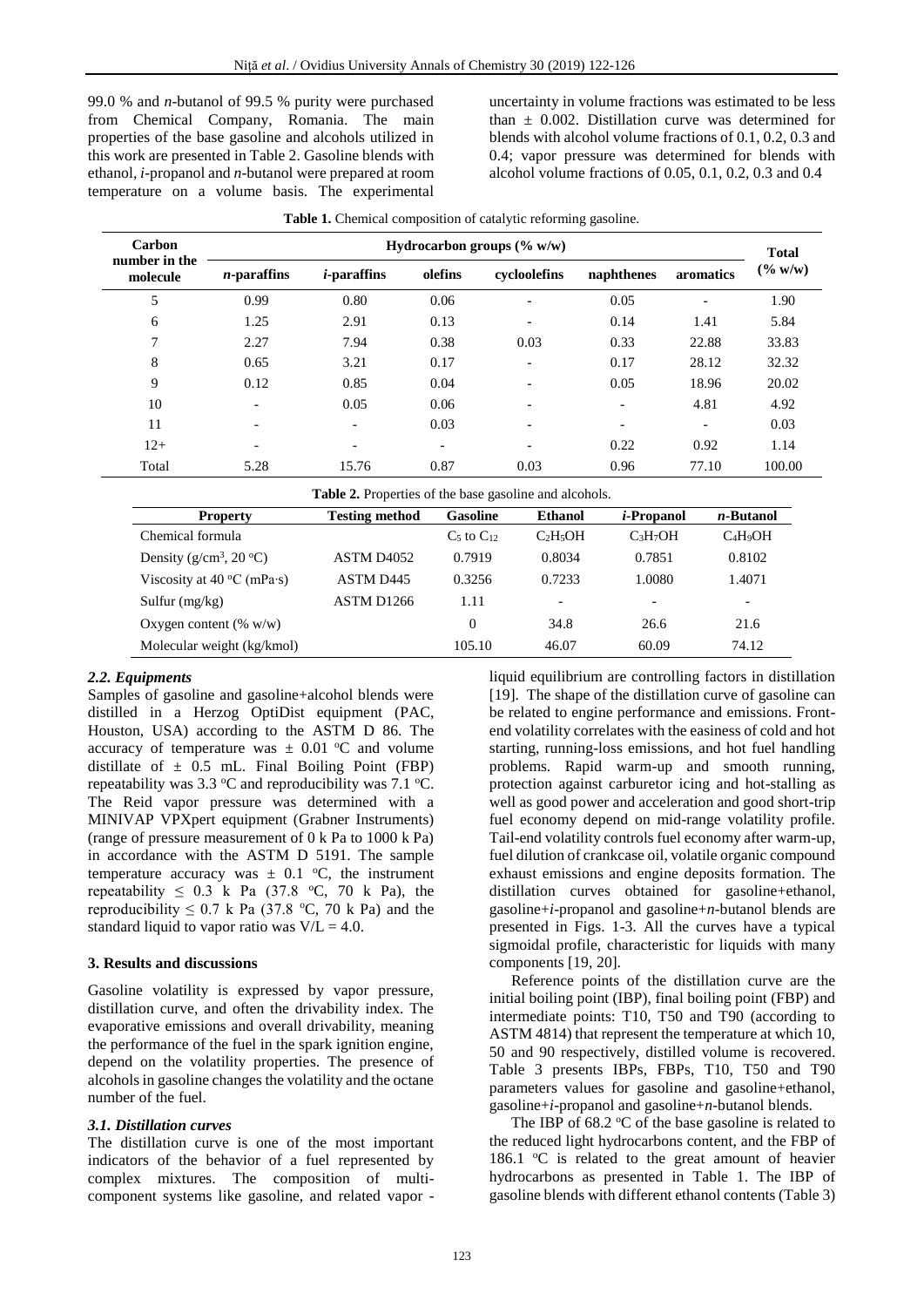varied slightly in the range of  $66 - 67$  °C. A more significant decrease of the IBP in the range of 60.4 to 64.8 <sup>o</sup>C was noted for gasoline+*i*-propanol blends. The IBPs of gasoline blends with *n*-butanol were intermediate between the IBP of the blends with *i*propanol and ethanol, respectively. The FBP of gasoline blends with alcohols decreased slightly compared to FBP of base gasoline.



**Figure 1.** Distillation curves of gasoline+ethanol blends: ♦ 0%; 0 10%; **▲** 20%; ∆ 30 %; ■ 40% alcohol content.



**Figure 2.** Distillation curves of gasoline+*i*-propanol blends: ♦ 0%; ◊ 10%; ▲ 20%; ∆ 30 %; ■ 40% alcohol content.



**Figure 3.** Distillation curves of gasoline+*n*-butanol blends: ♦ 0%; ◊ 10%; ▲ 20%; ∆ 30 %; ■ 40% alcohol content.

In the first part of the distillation curves, a depression was registered due to the addition of the alcohols (Figs. 1-3). The depression registered for gasoline blends with ethanol and *i*-propanol, respectively, was approximately similar, but much subtle for butanol blends. The modification of the first part of the distillation curve by the presence of a plateau, was called "azeotropic inflection" by Hadler et al. [21]. It can be explained only partly by azeotropic inflection since some light hydrocarbons form azeotropes with the alcohol, at a

temperature lower but very close to the boiling point of the alcohol. Azeotropes form only in that quantity determined by these hydrocarbons' content in gasoline, so when this quantity is over, the next component distilled is the alcohol itself. The length of the plateau increases with the increase of alcohol content of the blend, due to the increased quantity of alcohol added in the gasoline (10%; 20%; 30%; 40%) which distilled alone after the azeotrope formation finished. As can be observed from Figs. 1-3, the plateau length is almost the same for gasoline blends containing the same quantity of ethanol or *i*-propanol, and is much larger for gasoline+*n*-butanol blends. This behavior is characteristic for gasoline+alcohol blends [2, 8]. The modification of the distillation curve is due to alcohols which form azeotropes with some hydrocarbons from gasoline. Three regions were identified on the distillation curve of gasoline+alcohol blends (Fig.1): a plateau or azeotropic region determined by the presence of minimum boiling azeotropes, a transition region, and a dilution-only region [22].

The volatility of the lighter, medium and heavy fractions of gasoline is affected by alcohol addition. The addition of alcohol to gasoline mostly affects T10, T50 and T90 parameters values of gasoline+ethanol and gasoline+*i*-propanol blends. T10 and T50 parameters values are more influenced by ethanol and *i*-propanol addition to gasoline compared to T90 parameter values. The addition of alcohol to gasoline decreases T10 and T50 parameters values, the decrease being more important for gasoline+ethanol and gasoline+*i*-propanol blends, and less important for gasoline+*n*-butanol blends. The decrease of T10 and T50 parameters values is more important for blends with increased alcohol content. T90 parameters values of alcohol+gasoline blends are oscillating around corresponding value of T90 parameter of the base gasoline. As seen from Figs. 1-3, T10 parameter is situated in the plateau region of the distillation curve, and T 90 parameter in the dilutiononly region for all the investigated gasoline+alcohol blends. With the increase of alcohol content, T 50 parameter is moving from the dilution-only region, to the plateau region for gasoline+ethanol and gasoline+*i*propanol blends. In the case of gasoline+*n*-butanol blends, T 50 parameter is situated in the plateau region (90% gasoline+10% *n*-butanol blend) or in the transition region (20% v/v and 30% v/v *n*-butanol in the blend, respectively). An additional parameter to control the evaporation process of gasoline is the Drivability Index (DI). It was proposed first for gasoline blends with ethanol, and then was extended to blends with other oxygenated compounds [23]:

#### $DI = 1.5 \times T10 + 3.1 \times T50 + 1.0 \times T90 + 1.33 \times T10$  $(alcohol volume percent)$  (1)

The DI values decrease with alcohol content increasing (Fig. 4) for blends with up to 30 % v/v ethanol or *i*-propanol, and with up to 20 % v/v *n*-butanol. The decrease is more important for gasoline+ethanol and gasoline+*i*-propanol blends. DI for gasoline+ethanol and gasoline+*i*-propanol blends varies between 533 and 631 °C. DI for gasoline+*n*-butanol blends varies in the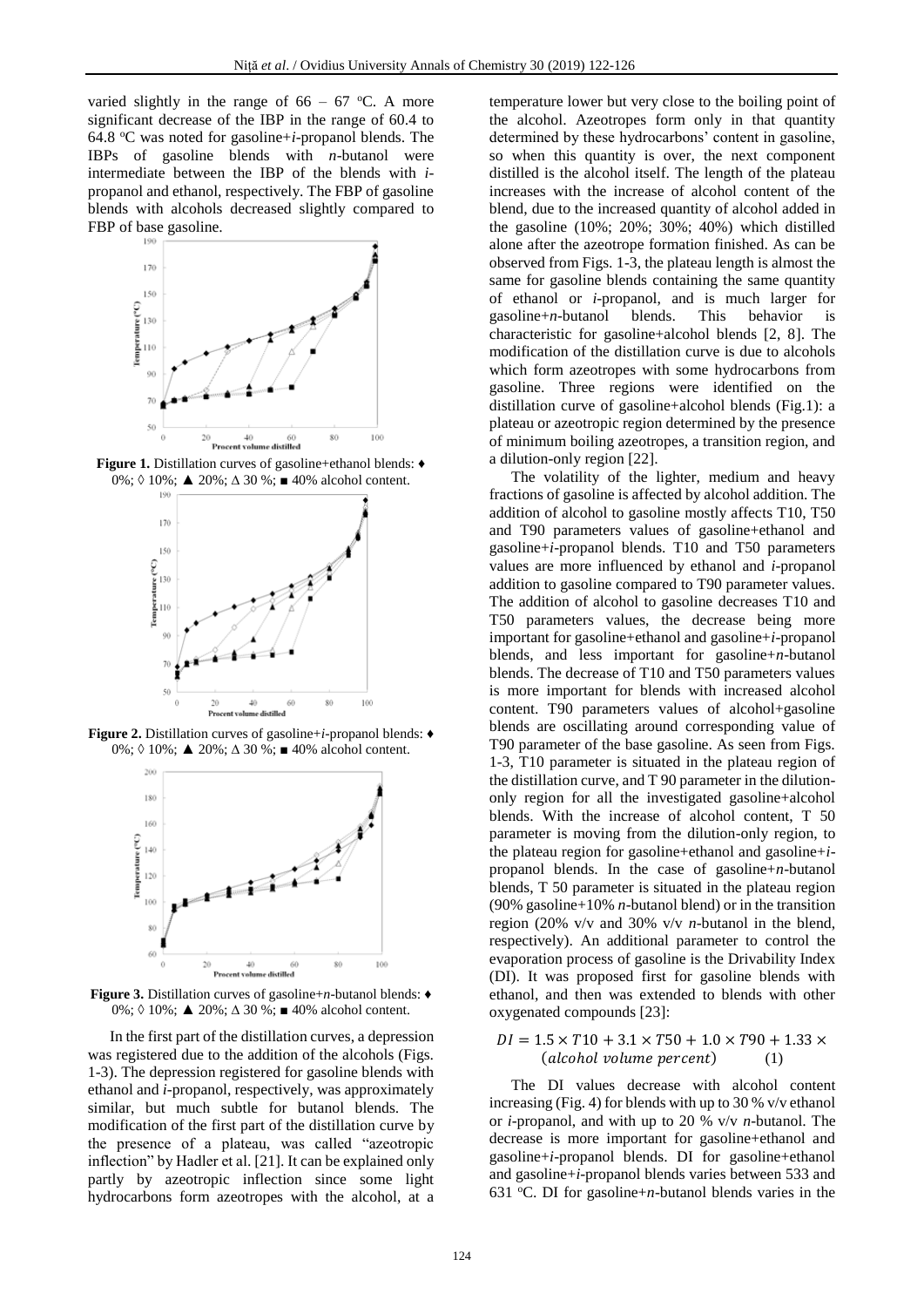range of  $630.5$  to  $660$  °C. From the drivability point of view, only ethanol and *i*-propanol are recommended to be added to gasoline.



**Figure 4.** Drivability Index versus composition of ethanol, *i*propanol and *n*-butanol blends with gasoline.

#### *3.2. Reid vapor pressure*

The Reid vapor pressure (RVP) is the vapor pressure of a fuel in kPa, measured at 37.8 °C according to ASTM-D-323. RVP of a fuel is related to engine cold and hot starting, vapor lock tendency, and gaseous emissions composition. Fig. 5 presents the RVP versus alcohol content for the studied gasoline+alcohol blends. The low value of the vapor pressure of the base gasoline (12.4 kPa) is explained by its chemical composition: reduced content of light hydrocarbons (Table 1). The change of vapour pressure of different gasoline alcohol blends is shown in Table 4. It can be observed an initial raise of vapor pressure (for blends with up to 20 % v/v ethanol and *i*-propanol, and up to 5 % v/v *n*-butanol) followed by a decrease. The greatest raise was noted for gasoline+ethanol blends, and the lowest for gasoline+*n*butanol blends. The maximum value of RVP of gasoline+*n*-butanol blends was registered at the lower alcohol content (5 % v/v *n*-butanol). The behavior of gasoline+*i*-propanol blends is intermediate between gasoline+ethanol and gasoline+*n*-butanol blends, respectively. The qualitative behavior of gasoline+alcohol blends examined in this study is similar with results obtained for blends of commercial gasoline [6, 13, 15].

The addition of alcohol to gasoline up to a certain concentration has the effect of RPV increasing, because intermolecular interactions are weaker in gasoline+alcohol blends, than in pure alcohols. Moreover, the addition of alcohols to gasoline raised the vapour pressure of the blend as a result of positive azeotropes formation.



**Figure 5.** Reid vapor pressure versus composition of ethanol, *i*-propanol and *n*-butanol blends with gasoline.

| Table 4. Vapor pressure change of gasoline alcohol blends. |  |  |
|------------------------------------------------------------|--|--|
|------------------------------------------------------------|--|--|

| Alcohol                                  | Vapor pressure change (k Pa) |               |              |  |
|------------------------------------------|------------------------------|---------------|--------------|--|
| content<br>$(\% \, \text{V} / \text{V})$ | ethanol                      | $i$ -propanol | $n$ -butanol |  |
|                                          |                              |               |              |  |
| 5                                        | 8.5                          | 4.7           | 0.5          |  |
| 10                                       | 9.2                          | 5.6           | 0.3          |  |
| 20                                       | 9.7                          | 6.3           | $-0.2$       |  |
| 30                                       | 9.9                          | 6.2           | $-0.6$       |  |
| 40                                       | 10.1                         | 6.0           | $-0.8$       |  |
| 100                                      | 3.6                          | 0.2           | $-10.3$      |  |

## **4. Conclusions**

The presence of alcohols in gasoline modifies the distillation curve, a depression being registered as a result of positive azeotropes formation and the boiling point of the alcohol itself. The depression is similar for gasoline blends with ethanol or *i*-propanol, and much subtle for *n*-butanol blends. Alcohol addition to gasoline results in an initial increase of RVP, followed up by a decrease. The greatest raise was noted for gasoline+ethanol blends, and the lowest for gasoline+*n*butanol blends. The maximum value of RVP of gasoline+*n*-butanol blends was registered at the lower alcohol content (5 % v/v *n*-butanol). The behavior of gasoline+*i*-propanol blends is intermediate between gasoline+ethanol and gasoline+*n*-butanol blends.

## **Conflict of interest**

Authors declare no conflict of interest.

#### **References**

- [1]. C. Jin, M. Yao, H. Liu, C.F. Lee, J. Ji, Progress in the production and application of *n*-butanol as a biofuel, Renew. Sustain. Energ. Rev. 15 (2011) 4080-4106. DOI: 10.1016/j.rser.2011.06.001
- [2]. N. Qureshi, H.P. Blaschek, ABE production from corn: a recent economic evaluation, J. Ind. Microbiol. Biot. 27 (2001) 292-7. DOI: 10.1038/sj.jim.7000123
- [3]. T.C. Ezji, N. Qureshi, H.P. Blaschek, Production of acetone, butanol and ethanol by *Clostridium beijerinckii* BA101 and in situ recovery by gas stripping, World J. Microb. Biot. 19 (2003) 595- 603. DOI: 10.1023/A:1025103011923
- [4]. Y. Hirokawa, I. Suzuki, T. Hanai, Optimization of isopropanol production by engineered cyanobacteria with a synthetic metabolic pathway, J. Biosci. Bioeng. 119 (2015) 585-590. DOI: 10.1016/j.jbiosc.2014.10.005
- [5]. S.B. Bankar, G. Jurgens, S.A. Survase, H. Ojamo, T. Granstrӧm, Genetic engineering of *Clostridium acetobutylicum* to enhance isopropanol-butanolethanol production with an integrated DNA – technology approach, Renew. Energ. 83 (2015) 1076-10. DOI: 10.1016/j.renene.2015.05.052
- [6]. E.V. Takeshita, R.V.P. Rezende, S.M.A. Guelli, G. Ulson de Souza, A.A. Ulson de Souza, Influence of solvent addition on the physicochemical properties of Brazilian gasoline, Fuel 87 (2008) 2168–77. DOI: 10.1016/j.fuel.2007.11.003